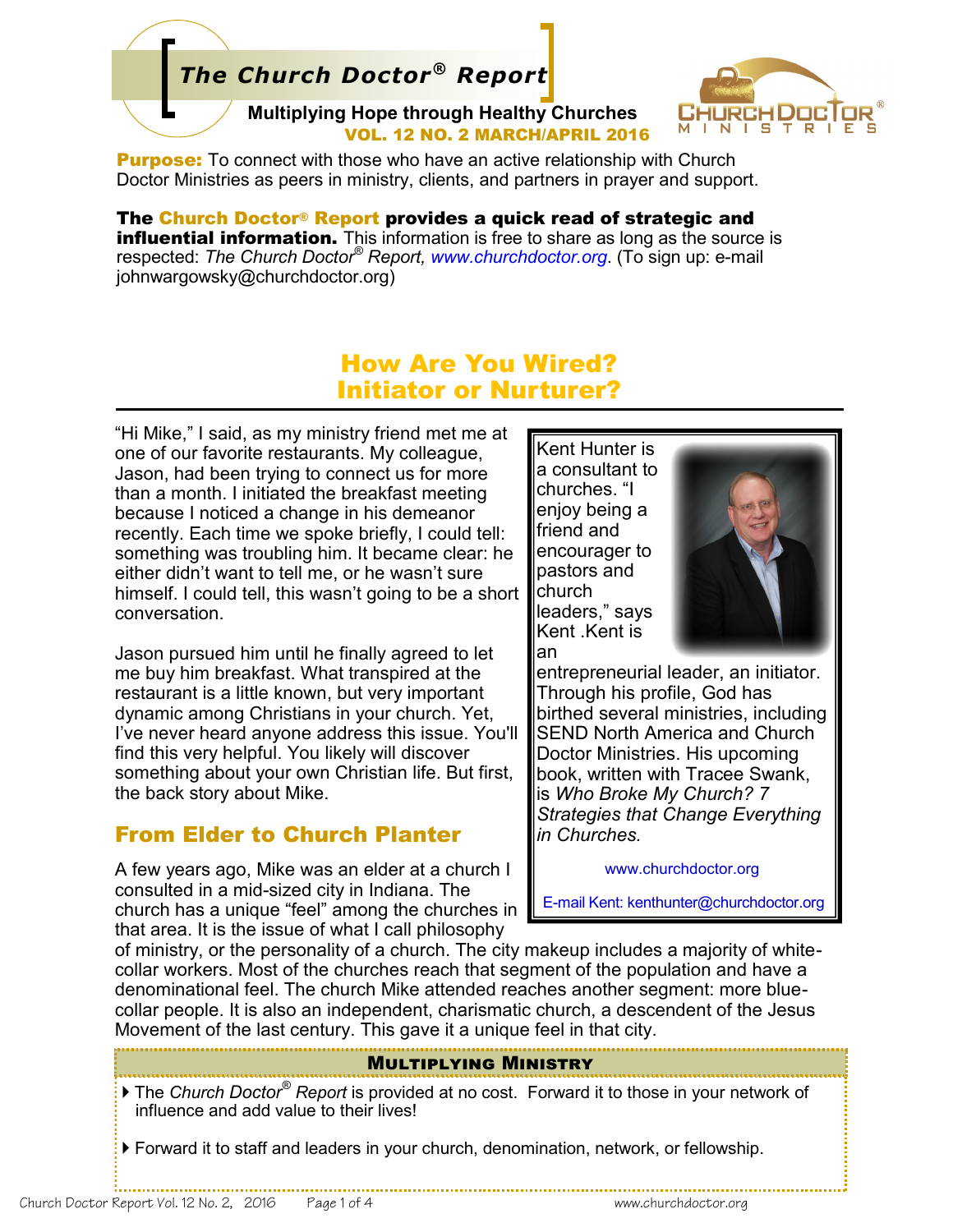One of my recommendations from the consultation was that this church multiply itself by planting a church with their unique personality in a nearby city. I knew that city well also. I have worked with several churches there. From my perspective, that city had many unchurched people who could be reached more effectively by a church that had a personality—a "feel"—like the one Mike attended.

Mike's church rejected that recommendation, but through the concept, God planted a seed in Mike's heart. (You never know how God will work!) Several years later, Mike left that church to plant a new church in the neighboring city. It began in a storefront, and God blessed it from the beginning. It became clear that Mike has an anointing by God to reach lost people. Many of those who came to his new church were from blue-collar backgrounds.

Mike's church became one of the fastest growing congregations in the area. Soon they were out of room. They purchased a grocery store and renovated it. Today, the sanctuary is almost always full for worship, as is the parking lot. The ministry, by God's grace, is making an impact in the community. They meet the needs of many people with a spiritual heart of generosity. They build ramps for those in wheelchairs, help replace roofs for the poor, and meet other needs. During the process, they build relationships, share Jesus, make disciples, and support mission efforts. So why does Mike seem so troubled?

## The Paul/Apollos Syndrome

In 1 Corinthians 3:5-9, there is wisdom every Christian should grasp but most have never considered. This is what both Mike and I discussed at breakfast.

## Key Resources

- Aulet, William. *Disciplined Entrepreneurship: 24 Steps to a Successful Startup*. Hoboken, NJ: John Wiley & Sons, 2013.
- Ellis, Tania. *The New Pioneers: Sustainable Business Success through Social Innovation and Social Entrepreneurship*. Chichester, West Sussex: Wiley, 2010.
- Griffith, Jim, and William M. Easum. *Ten Most Common Mistakes Made by New Church Starts*. St. Louis, MO: Chalice Press, 2008.
- Hunter, Kent R. *Gifted for Growth: An Implementation Guide for Mobilizing the Laity.* Corunna, IN: Church Doctor Ministries, 1985.
- Hunter, Kent R. *Your Church Has Personality: Find Your Focus— Maximize Your Mission.* Lima, OH: Fairway Press, 1997.
- Johnson, Kevin D. *The Entrepreneur Mind: 100 Essential Beliefs, Characteristics and Habits of Elite Entrepreneurs*. Atlanta, GA: Johnson Media, 2013.
- Karr, Allan, and Linda Bergquist. *The Wholehearted Church Planter: Leadership from the Inside Out*. St. Louis, MO: Chalice Press, 2013.

"So, how's it going, Mike?" I led with a general inquiry.

"It's going well," he said, with unusual lack of enthusiasm. I recognized this was not the Mike I know.

We talked for a while and God gave me one of those nudges that church consultants get as a gift from God. I pursued the general conversation, without revealing my thoughts. What Mike said next wasn't the exact description of my "divine hunch," but it was clear enough.

"You know…I thought that might be it," I began. "You are a gifted church planter — a starter. Now you've grown this church, moved into a building with all the bells and whistles of an established church, and maybe you're feeling a little let down…like, now what?"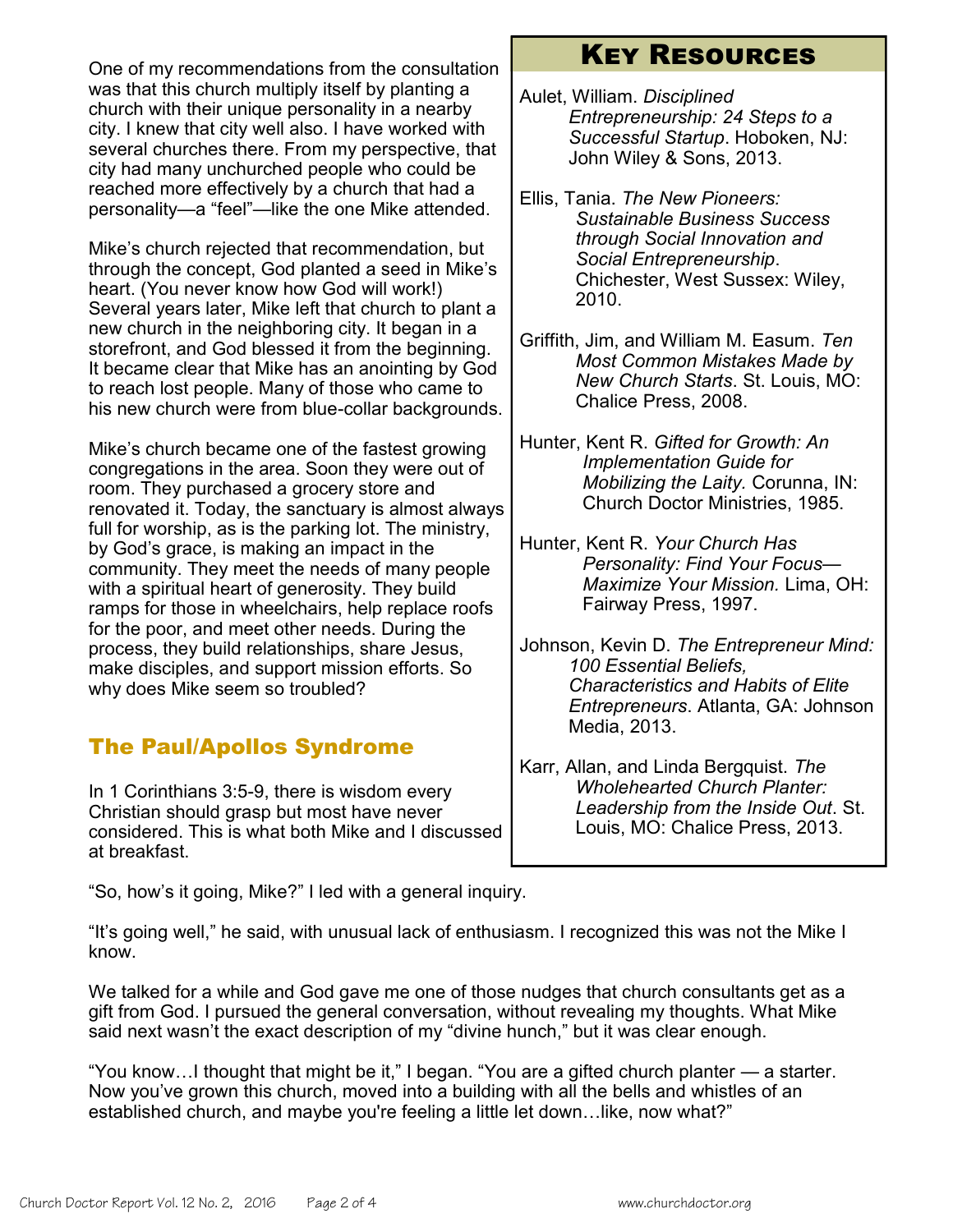I replied, "Mike, you know where Paul says, in the Bible, 'I planted the seed, but Apollos watered the plant'?"

His face revealed an "aha" moment. We were now moving to a conversation most people in churches never consider: the two very different ways many Christians are wired.

#### Initiator or Nurturer?

In the business world, they use words like "entrepreneurs" and "startups." In the expansion of civilization, they use words like "explorers" and "pioneers." Yet, these are not the whole story. There are, in business, "managers" and "mature businesses." In the expansion of civilization there are also "settlers" and "mayors." Similar roles are found among Christians.

By God's design, every Christian has unique spiritual gifts. Some are initiator gifts: apostle, missionary, evangelist. Others are nurturing gifts: pastor, teacher, administrator, just to name a few.

## The Healthy Church

Churches become most productive when Christians connect their calling to serve with the spiritual gifts God has given to each of them. Further benefit comes from clarity of discerning whether you are predominantly an initiator or a nurturer.

# Key Resources

- Patrick, Darrin. *Church Planter: The Man, the Message, the Mission*. Wheaton, IL: Crossway, 2010.
- Ries, Eric. *The Lean Startup: How Today's Entrepreneurs Use Continuous Innovation to Create Radically Successful Businesses*. New York, NY: Crown Business, 2011.
- Schaller, Lyle E. *44 Questions for Church Planters*. Nashville, TN: Abingdon Press, 1991.
- Stetzer, Ed, and Warren Bird. *Viral Churches: Helping Church Planters Become Movement Makers*. San Francisco, CA: Jossey-Bass, 2010.
- Thiel, Peter A., and Blake Masters. *Zero to One: Notes on Startups, or How to Build the Future*. New York, NY: Crown Business, 2014.
- Wasserman, Noam. *The Founder's Dilemmas: Anticipating and Avoiding the Pitfalls That Can Sink a Startup*. Princeton, NJ: Princeton University Press, 2012.

If you are an initiator serving in a ministry area that is primarily nurturing, you are likely to become bored or frustrated. If you are a nurturer working in an area that is primarily initiating, you may become uncomfortable or stressed.

Some areas of ministry are clearly best served by initiators. Other areas are clearly better served by nurturers. Some areas of God's work are served by groups comprised of both initiators and nurturers. For example, a balanced staff team or leadership group, such as a church council, would likely be more effective comprised of both initiators and nurturers — as long as everyone clearly knows who's who!

In staff teams and leadership groups, tension between the two different roles is common. Yet it can be very productive. Obviously, a staff team or church leadership group comprised of nurturers may never launch new initiatives. Some churches are stalled because of this "play it safe" scenario. Likewise, a staff or leadership team consisting entirely of initiators could easily lead a congregation in a direction the people are not ready to travel. Some churches blow apart due to this scenario.